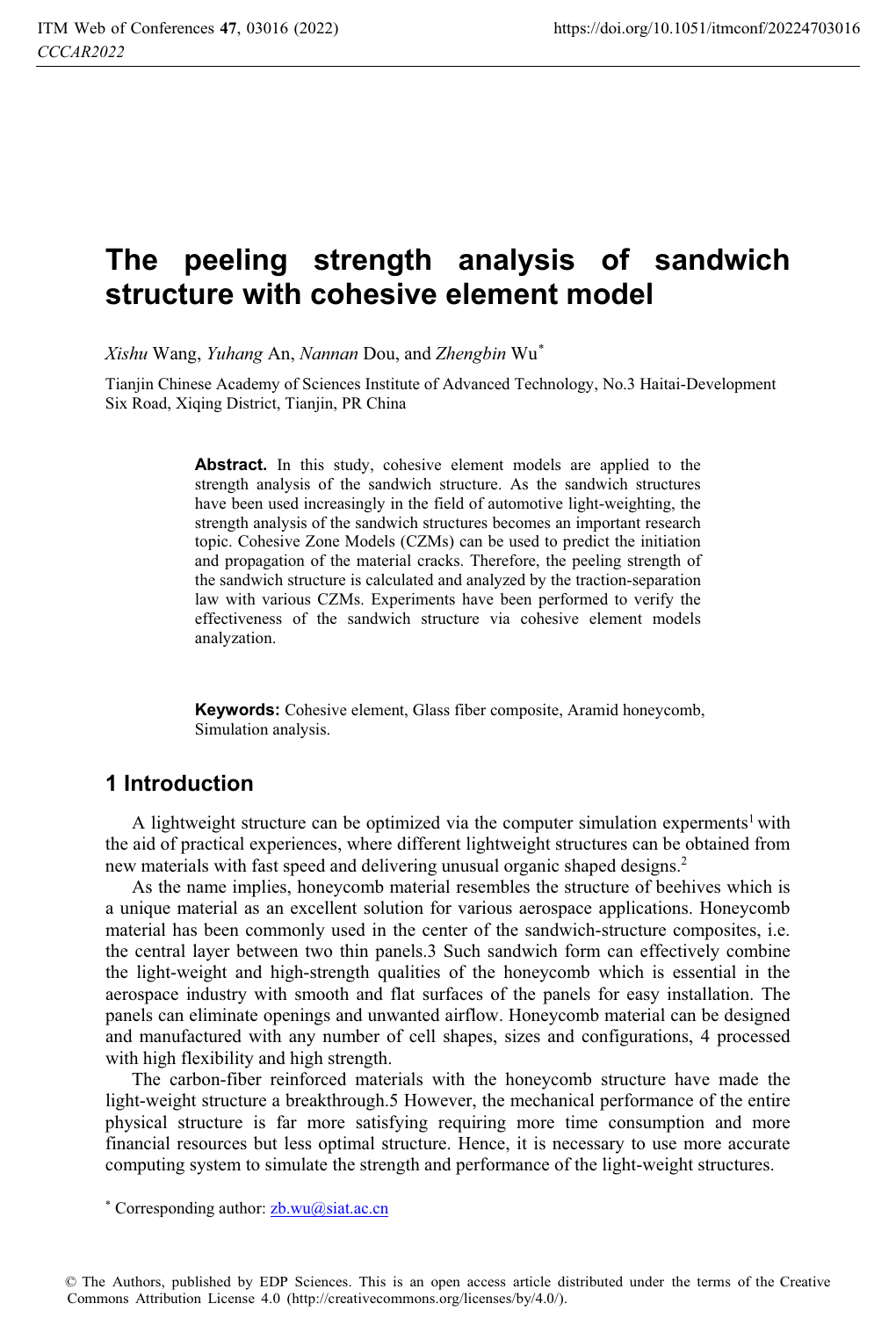Cohesive zone models (CZMs) have widely been used in structure analyzation, such as crack propagation, adhesive strength, material fracture properties. The concept of the cohesive fracture was proposed by Barenblatt where the opposite surfaces are assumed to be connected together by cohesive forces in a narrow region ahead of the crack tip.6 the inelastic zone in front of the macro-crack can be modeled with a traction-separation relationship. Therefore, when two portions with cracks start to separate, there is traction in the separation region, and the magnitude of the traction is related to the characteristics of the material. The relationship details between the traction and separation can refer.7 to be specific, Daniel and Glaucio8 studied the CZMs in ABAQUS and proposed a library for further application exploration where ABAQUS can be used to analyze the tractionseparation relationship of the model at the microscopic level. A finite element based on CZMs has been proposed to analyze the effect of humid environment on viscous degradation in ABAQUS, 9 in which various traction-separation relationships are summarized.

This study applies CZMs for the strength analysis of the honeycomb sandwich structures. The traction-separation laws in CZMs are used to study the strength of the sandwich structure composed of carbon fiber board and aluminum honeycomb during the load-bearing process, when the board and the honeycomb fall off. The mechanical model is constructed in the commercial finite element software for simulation analysis.

The remainder of the paper is organized as follows. Section  $II$  discusses the CZMs in detail. The sandwich structure mechanic model is explained in Section  $III$ , along with the experiments and result analysis. Conclusion is given in Section IV.

### **2 The review of CZMs**

The exponential model, trapezoidal model and bilinear model are the most widely adopted  $CZMs$ ,<sup>10</sup> which are explained for peel strength simulation.

### **2.1 Exponential CZM**

The constitutive relation between the cohesive traction and the displacement jump can be written as,

$$
T_n = -\frac{\phi_n}{\delta_{n1}} \exp(-\frac{\Delta_n}{\delta_n}) \left\{ \frac{\Delta_n}{\delta_n} \exp(-\frac{\Delta_{\tau}^2}{\delta_{\tau}^2}) + \frac{1-q}{r-1} [1 - \exp(-\frac{\Delta_{\tau}^2}{\delta_{\tau}^2})] (r - \frac{\Delta_n}{\delta_{n1}}) \right\}
$$
(1)

$$
T_{\tau} = -\frac{\phi_n}{\delta_{n1}} \left( 2 \frac{\delta_{n1}}{\Delta_{\tau 1}} \right) \frac{\Delta_n}{\delta_{\tau 1}} \left\{ q + \left( \frac{r - q}{r - 1} \right) \frac{\Delta_n}{\delta_{n1}} \right\} \exp\left(-\frac{\Delta_n}{\delta_{n1}} \right) \exp\left(-\frac{\Delta_{\tau}^2}{\delta_{\tau 1}^2} \right) \tag{2}
$$

Where  $q = \phi_r / \phi_n$ ,  $r = \Delta_n^* / \delta_{n}$ ;  $\phi_n$  and  $\phi_r$  are the normal and tangential separation, respectively;  $\Delta_n$  and  $\Delta_{\tau}$  are the normal and tangential displacement jumps, respectively;  $\delta_{n1}$  and  $\delta_{\tau1}$  are the normal and tangential interface characteristic lengths respectively;  $\Delta_n^*$  is the value of  $\Delta_n$  after complete shear separation occurs under the condition of normal traction vanishing. The normal and shear separations are related to the peak normal traction  $\sigma_{\text{max}}$  and the peak tangential traction  $\tau_{\text{max}}$ , written as,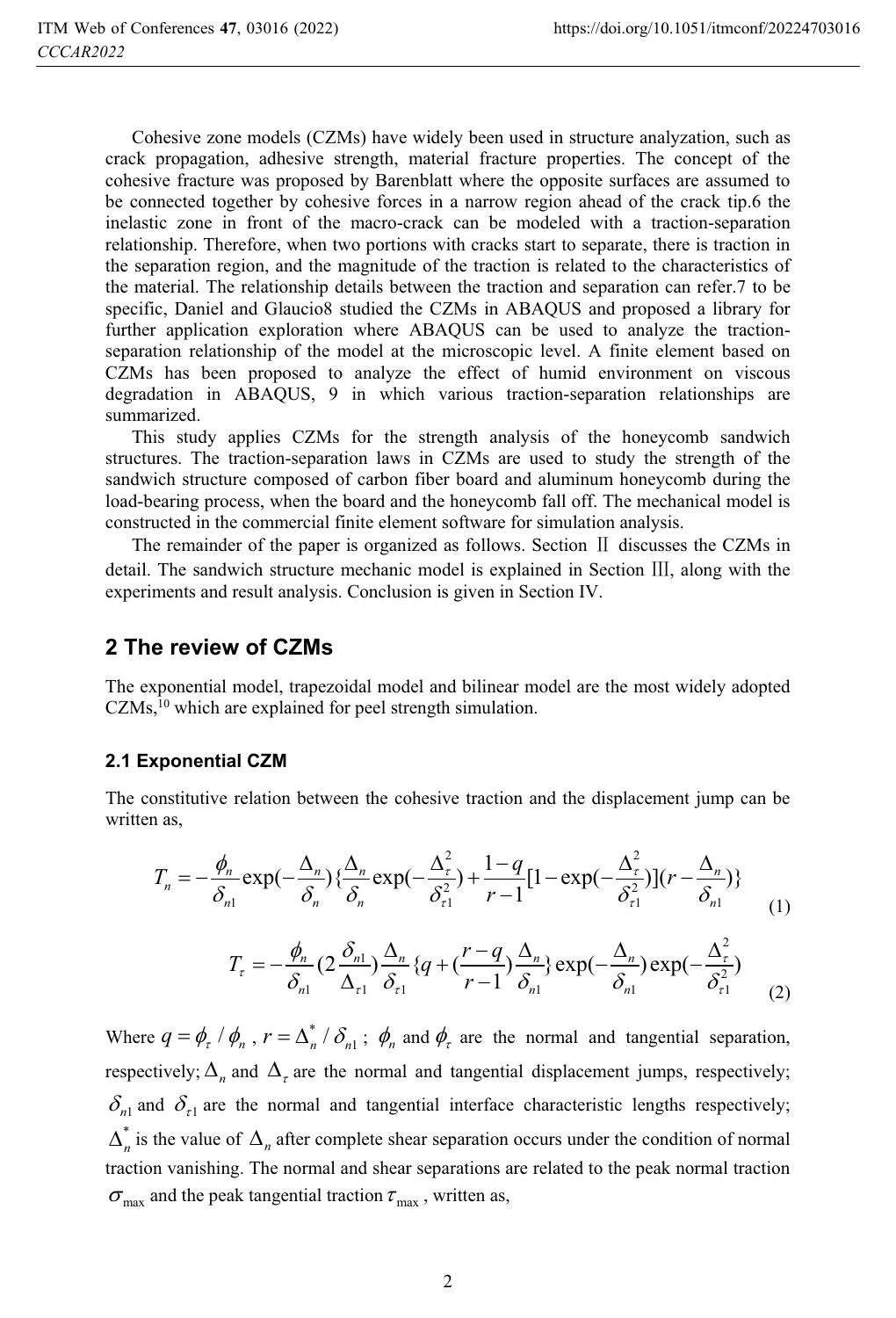$$
\phi_n = \sigma_{\max} \delta_{n1} \exp(1) \tag{3}
$$

$$
\phi_{\tau} = \sqrt{\exp(1)/2}\tau_{\max}\delta_{\tau 1}
$$
\n(4)

### **2.2 Bilinear CZM**

The cohesive constitutive relations for the bilinear CZM are given as,

$$
T_n = \begin{cases} \frac{\sigma_{\text{max}}}{\sigma_n} \Delta_n & (\Delta_n \le \delta_{n1}) \\ \sigma_{\text{max}} \frac{\delta_n^f - \Delta_n}{\delta_n^f - \delta_{n1}} & (\Delta_n > \delta_{n1}) \end{cases}
$$
(5)

$$
T_{\tau} = \begin{cases} \frac{\tau_{\text{max}}}{\delta_{\tau 1}} \Delta_n & (\Delta_{\tau} \le \delta_{\tau 1}) \\ \tau_{\text{max}} \frac{\delta_{\tau}^f - \Delta_{\tau}}{\delta_{\tau}^f - \delta_{\tau 1}} & (\Delta_{\tau} > \delta_{\tau 1}) \end{cases}
$$
(6)

Where  $\sigma_{\text{max}}$  and  $\tau_{\text{max}}$  are the normal interface strength and tangential strength, respectively;  $\delta_n^f$  and  $\delta_{r1}$  are the normal and tangential separations when the normal interface strength or tangential strength reaches its peak value;  $\delta_n^f$  and  $\delta_i^f$  are the normal and tangential separations when complete separation occurs. The normal and tangential interface separations are given as,

$$
\phi_n = \frac{1}{2} \sigma_{\max} \delta_n^f \tag{7}
$$

$$
\phi_{\tau} = \frac{1}{2} \tau_{\text{max}} \delta_{\tau}^{f}
$$
\n(8)

### **2.3. Trapezoidal CZM**

The analytical expression of the trapezoidal CZM are given as,

$$
T_n = \begin{cases} \frac{\sigma_{\max}}{\sigma_n} \Delta_n & (\Delta_n \le \delta_{n1}) \\ \sigma_{\max} & (\delta_{n1} \le \Delta_n \le \delta_{n2}) \\ \frac{\sigma_{\max}}{\delta_n^f - \delta_{n2}} & (\delta_n^f - \Delta_n) & (\delta_{n2} \le \Delta_n \le \delta_n^f) \\ 0 & (\Delta_n > \delta_n^f) \end{cases}
$$
(9)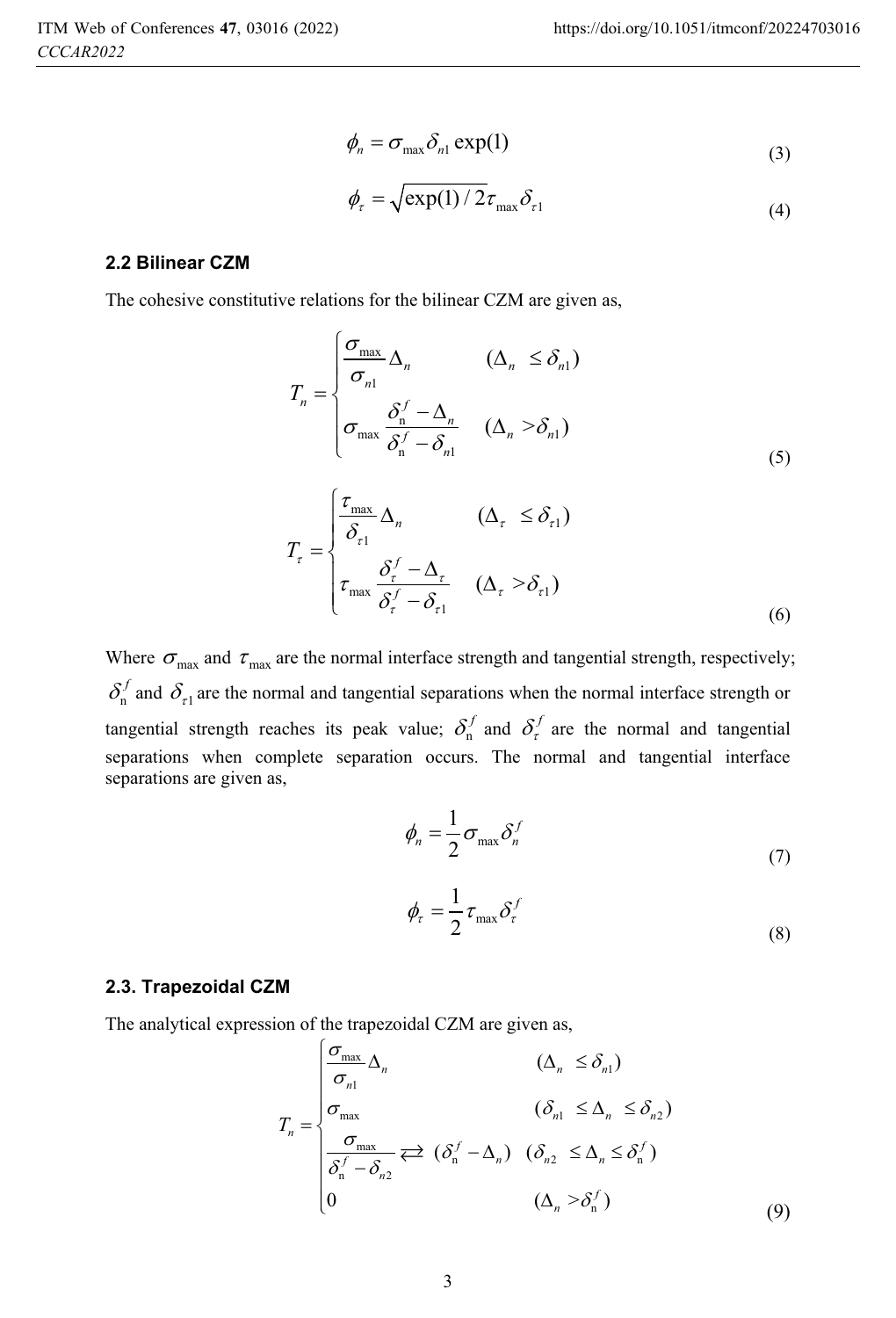$$
T_{\tau} = \begin{cases} \frac{\tau_{\text{max}}}{\sigma_{\tau 1}} \Delta_{\tau} & (\Delta_{\tau} \leq \delta_{\tau 1}) \\ \tau_{\text{max}} & (\delta_{\tau 1} \leq \Delta_{\tau} \leq \delta_{\tau 2}) \\ \frac{\tau_{\text{max}}}{\delta_{\tau}^{f} - \delta_{\tau 2}} & (\delta_{\tau}^{f} - \Delta_{\tau}) & (\delta_{\tau 2} \leq \Delta_{\tau} \leq \delta_{\tau}^{f}) \\ 0 & (\Delta_{\tau} > \delta_{\tau}^{f}) \end{cases}
$$
(10)

Where  $\sigma_{\text{max}}$  and  $\tau_{\text{max}}$  are the peak and normal shear traction for full normal and shear separation, respectively.  $\delta_{n2}$ ,  $\delta_{n1}$ ,  $\delta_{n1}^f$ ,  $\delta_{r1}$ ,  $\delta_{r2}$  and  $\delta_{r}^f$  are the shape factors of the trapezoidal model for normal and shear tractions. The normal and tangential interface separations are written as,

$$
\phi_n = \frac{1}{2}\sigma_{\max}(\delta_{n2} - \delta_{n1} + \delta_n^f)
$$
\n(11)

$$
\phi_{\tau} = \frac{1}{2} \tau_{\text{max}} (\delta_{\tau 2} - \delta_{\tau 1} + \delta_{\tau}^{f})
$$
\n(12)

The traction-separation relation of the three CZMs is illustrated in Fig.1.



**Fig. 1.** Various traction separation laws: (a) exponential; (b) bilinear. (c) trapezoidal.

### **3 Sandwich structural mechanics model**

The used sandwich structure is composed of two components, i.e. glass fiber composite plate (GFRP), aramid honeycomb structure (AHCS), which are joined together by glue ply, as demonstrated in Fig. 2.



**Fig. 2.** Schematic diagram of the used sandwich structure.

### **3.1 The peel strength of the sandwich structure**

When two materials with different stiffness are bonded together to form a structure, the structure specimen is subjected to the action of opening the bonding surface, called peeling.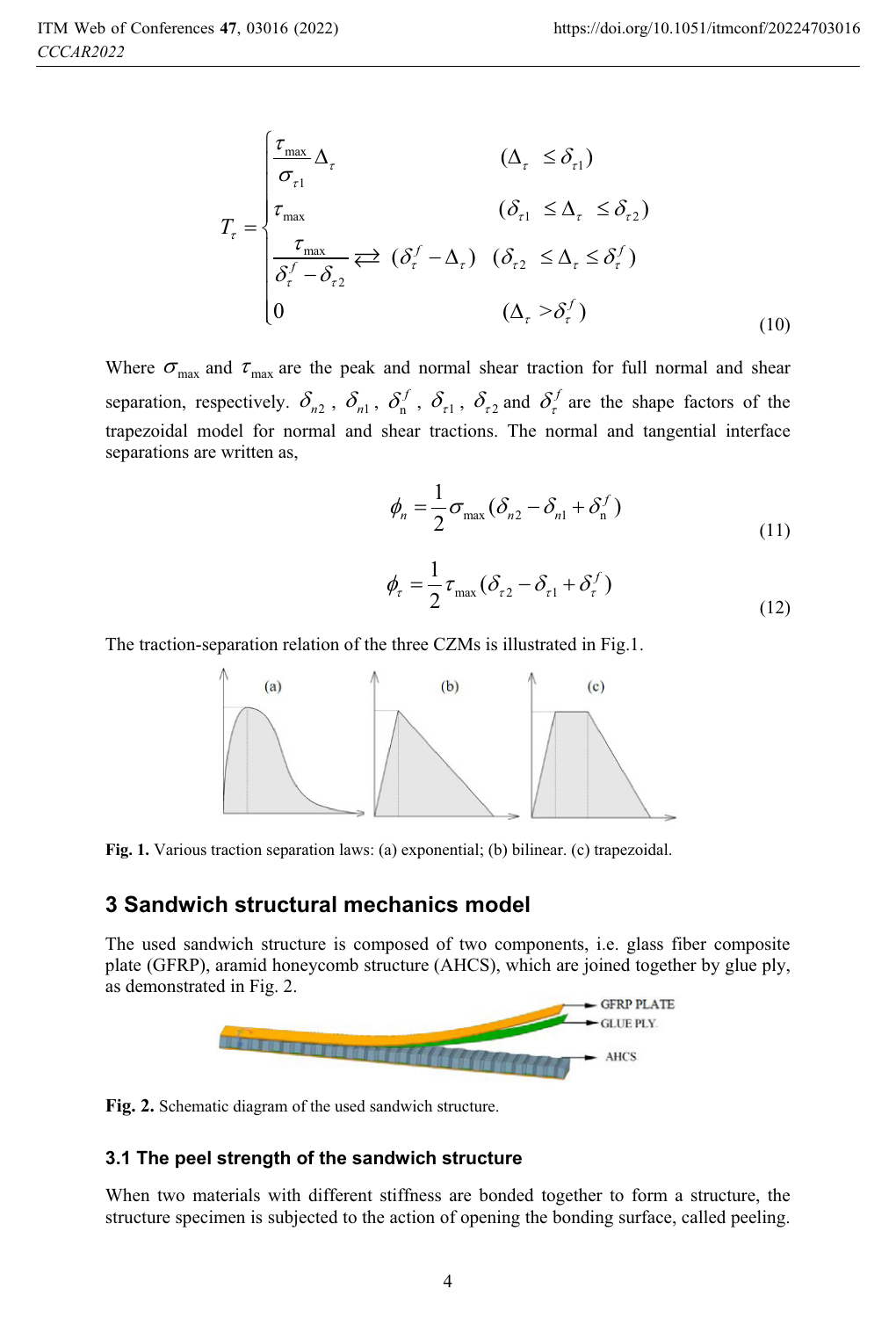A 90 $^{\circ}$  float roll stripping method is used to test the peel strength of the sandwich structure. Since the force reception surface of the bonding surface is a straight line during the load application, the peel strength test is independent of the bonding surface area. The average peel strength can be calculated as,

$$
M=(P_b - P_o)(D - d)/2b \tag{13}
$$

Where *M* is the average peel strength,  $P<sub>b</sub>$  and  $P<sub>a</sub>$  are the average peel load and the resistance load, *D* is the diameter of the roller flange, *d* is the diameter of the roller and *b* is the width of the specimen.

### **3.2 The materials of the specimen**

In the sandwich construction, the materials used for the panels and core are different. The panel of the specimen is GFRP and the lamina elastic constants of GFRP are listed in Table 1. On the other hand, the material of the core is aramid papers, and the properties of the aramid papers are provided in Table 2. Hansort 4301 is selected as the material of the glue joint, where the characteristics of the material are shown in Table 3.

| Lamina Elastic Constants |              |     |              |     |              |
|--------------------------|--------------|-----|--------------|-----|--------------|
| E11                      | 35(GPa)      | E22 | $4.5$ (GPa)  | E33 | $4.5$ (GPa)  |
| v12                      | 0.35         | v13 | 0.35         | v23 | 0.45         |
| G12                      | $32.3$ (GPa) | G13 | $15.8$ (GPa) | G23 | $15.8$ (GPa) |

**Table 1.** The lamina elastic constants of GFRP.

| Density $t(mm3)$ | Compressive  | Compressive   | Shear        | Tensile       |
|------------------|--------------|---------------|--------------|---------------|
|                  | modulus(MPa) | Strength(MPa) | modulus(MPa) | Strength(MPa) |
| 2.9e-9           | 280          | 2.6           | 138          | ن د           |

**Table 2.** The properties of aramid papers.

**Table 3.** The properties of Hansort 4301.

| Gram<br>weight $(g/m2)$ | elasticity<br>modulus(MPa) | Shear<br>modulus(MPa) | Poisson ratio | $\delta(MPa)$ | Strength Shear Strength<br>$\tau(MPa)$ |
|-------------------------|----------------------------|-----------------------|---------------|---------------|----------------------------------------|
| $200 \pm 4$             | 000                        | 385                   | 0.3           | 6.8           | 25                                     |

### **3.3 Mechanical model and finite element model**







**Fig. 4.** Finite element of the honeycomb sandwich structure.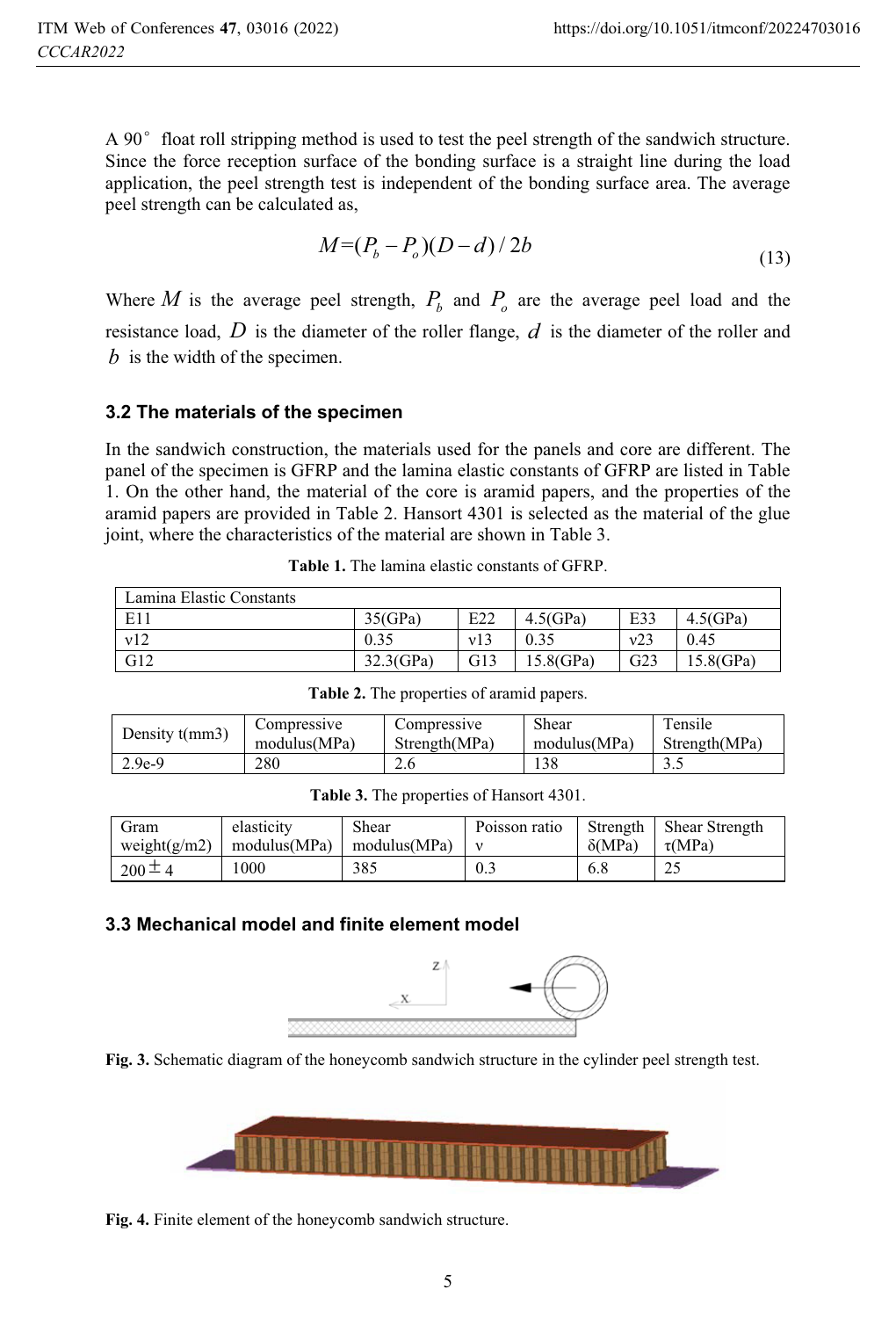According to the sample size, a three-dimensional peeling model of the sandwich honeycomb roller is established. The roller model and honeycomb structure are set as shell elements, and the panel and cohesive element are solid elements for meshing, and the bonding thickness is set as 0.1mm. In order to increase the simulation accuracy, the panel, cohesive element and the honeycomb sandwich are connected in the form of a common node to establish a finite element model. This modeling method can effectively improve the simulation accuracy.

### **3.4 Simulation analysis of mechanical properties of the sandwich structure**

A reference point constraint is established for the center of the drum with an applied angular velocity. Fig.5 is the deformation of the panel structure when peeling off, and Fig.6 is the curve of bending moment load and time to the peeling of the roller. Based on the formula F=M/D, the peeling load of the sandwich structure can be obtained, while the average peeling load of the roller is 109.71N.



**Fig. 5.** Vertical deformation cloud image of the sandwich structure.



**Fig. 6.** Stripping bending moment curve of the sandwich structure.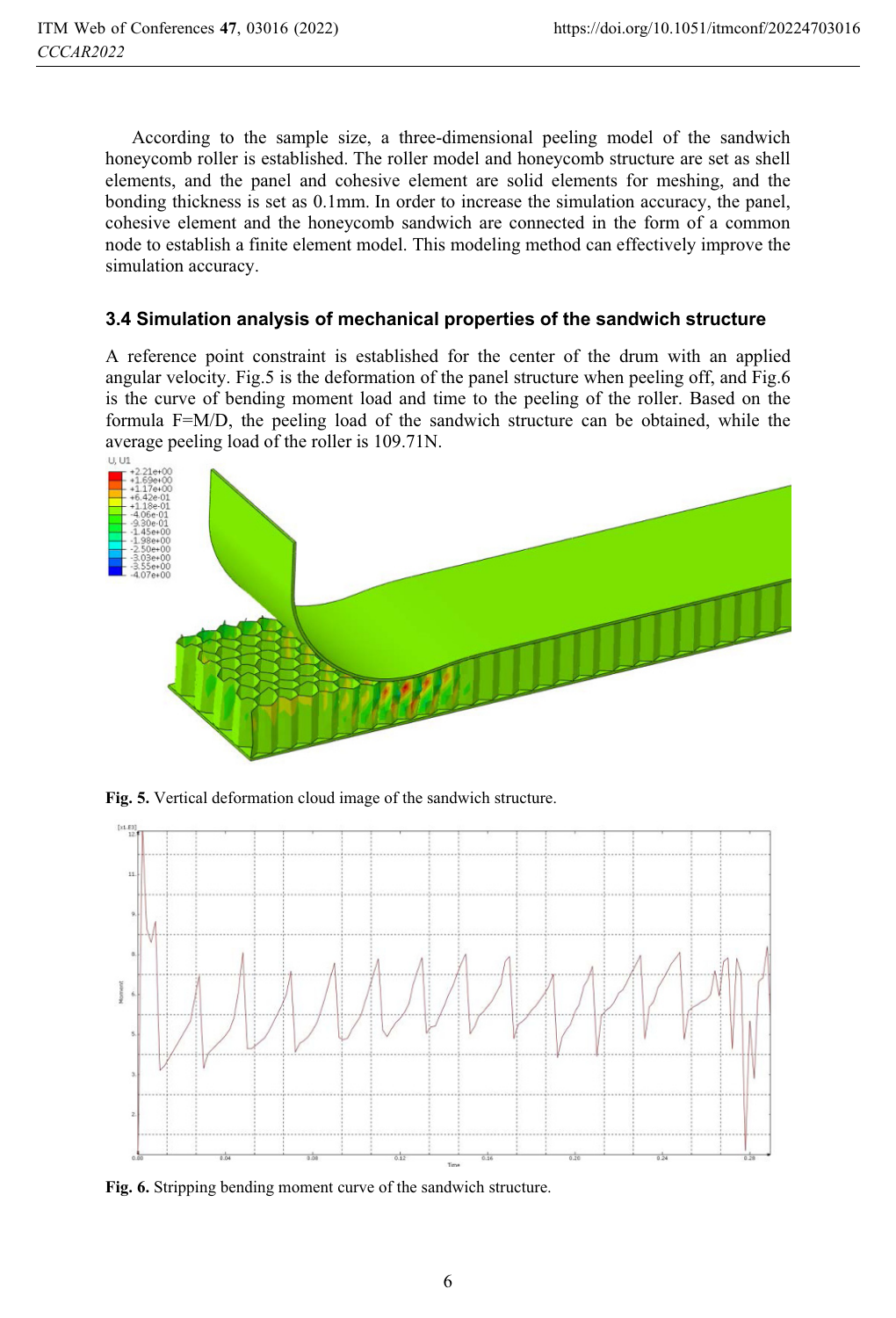### **3.5 Sandwich structure drum peeling experiment.**

#### *3.5.1 Specimen specification*



#### **Fig. 7.** Roller peeled sample.

**Table 4.** Specimen size.

| $\sim$ 1.<br>Spline name            | mm  | <b>TTT</b><br>'mm<br>w١ | $\mathbf{r}$<br>mm |
|-------------------------------------|-----|-------------------------|--------------------|
| <b>D</b><br>Roller peel test spline | 240 | 60                      | 1 V                |

#### *3.5.2 Sample preparation*

The samples are prepared in the following steps:

1.) Sampling basic data measurement and labelling;

2.) Cut off both ends of the unpeeled surface to a length of 30mm, leaving only the panel to be peeled off;

3.) Production and Pasting of Wood Reinforcement Sheet (Cured at 90°C);

4.) Punching (punch holes at the joint with the drum, the center distance of the holes is 45mm with mechanical punches);

5.) Scribe (150-180mm) peeling end point.

A flanged cylinder is used to measure the peel strength of the panel and the core from the glass panel in the sandwich structure. The panel is connected to the cylinder at one end, and the furniture at the other end, the flange is connected to the loading belt, and the tensile loading belt is connected. When the cylinder rolls upwards to peel off the panel from the sandwich structure, the loading belt on the flange is different from the panel on the cylinder with certain distance. The peel strength of the sandwich structure roller is actually the resistance per unit width of the separation between the panel and the core, where the loading speed is (20-30) mm/min.

#### *3.5.3 Experimental result and analysis*



**Fig. 8.** Roller peeling sample test curve (The average load of the curve is taken in the middle of 60- 140S).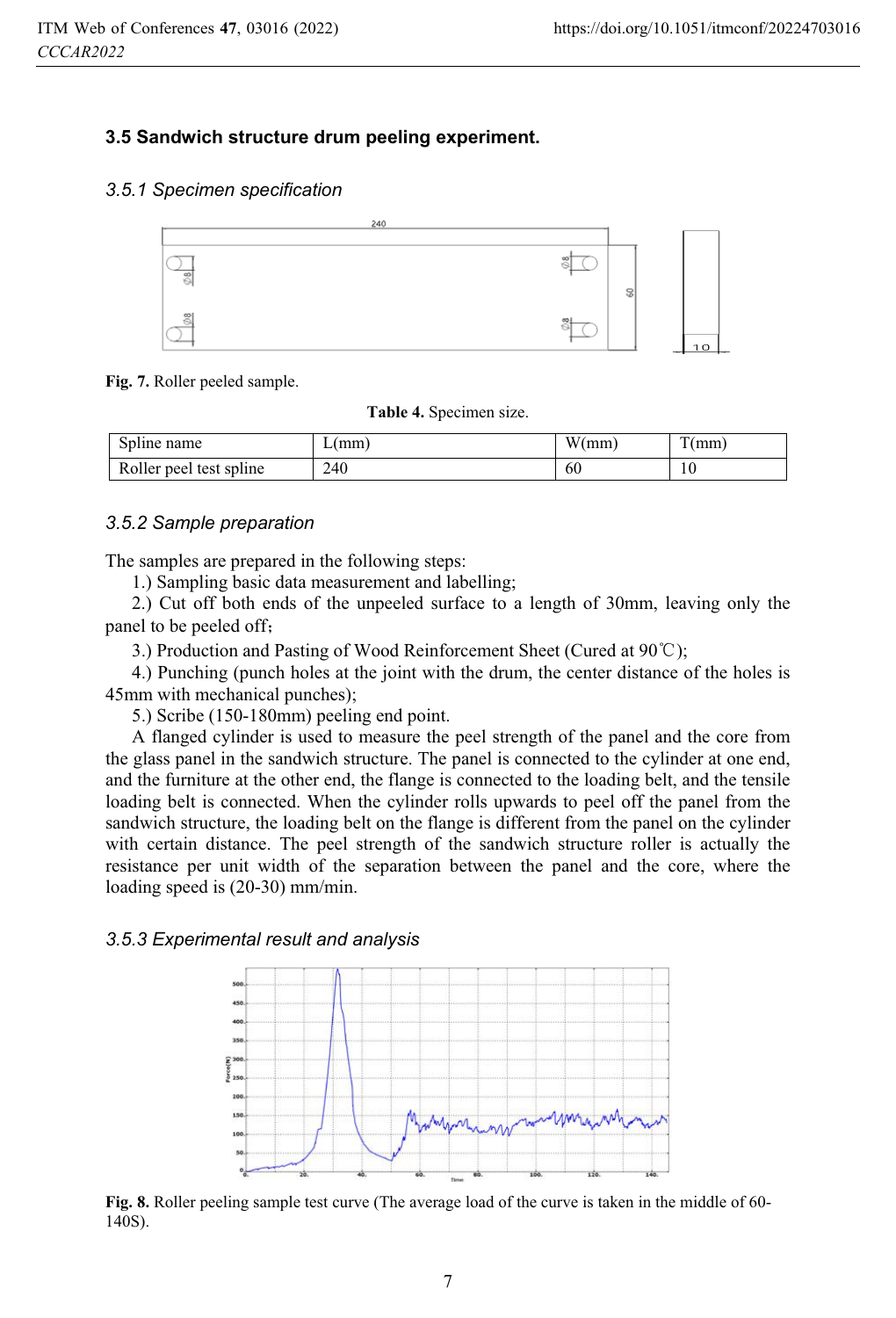We select the appropriate range and use MATLAB to calculate the average peel load.

| Number | Average Load/N |
|--------|----------------|
|        | 112.83         |
|        | 128.75         |
|        | 125.75         |

**Table 5.** Sample test result.



**Fig. 9.** Roller peeling sample test.

# **4 Conclusion**

This paper studies the strength analysis via CMZs with light-weight structure materials. During the tests, the average peeling load of the simulation is 109.71N, the average peeling load of the test is 122.44N, and the error is about 10% in such sandwich structure. The accuracy of the simulation model is verified by the comparison between the simulation results and the actual experimental load values. The CMZ model can be used to verify that the interlayer bonding model can be used to predict the occurrence and expansion of damage to the interlayer unit of the composite materials.

This work is supported by Tianjin "The Belt and Road Initiative" technical  $R \& D$  cooperation and industrialization projects (19YDYGHZ00070).

# **References**

- 1. Fowler, J. W. Grand Challenges in Modeling and Simulation of Complex Manufacturing Systems [J]. Simulation Transactions of the Society for Modeling & Simulation International, 2015, 80(9):469-476.
- 2. Mourtzis, D., M. Doukas, and D. Bernidaki. "Simulation in Manufacturing: Review and Challenges." Procedia Cirp 25(2014):213-229.
- 3. Ansari, M. Z., et al. "Compressive Behaviour of Polymer/Honeycomb Sandwich Composites." Advanced Materials Research 278.4(2015):283-288.
- 4. Rao, S., K. Jayaraman, and D B hattacharyya. "Short fibre reinforced cores and their sandwich panels: Processing and evaluation." Composites Part A Applied Science & Manufacturing 42.9(2011):1236-1246.